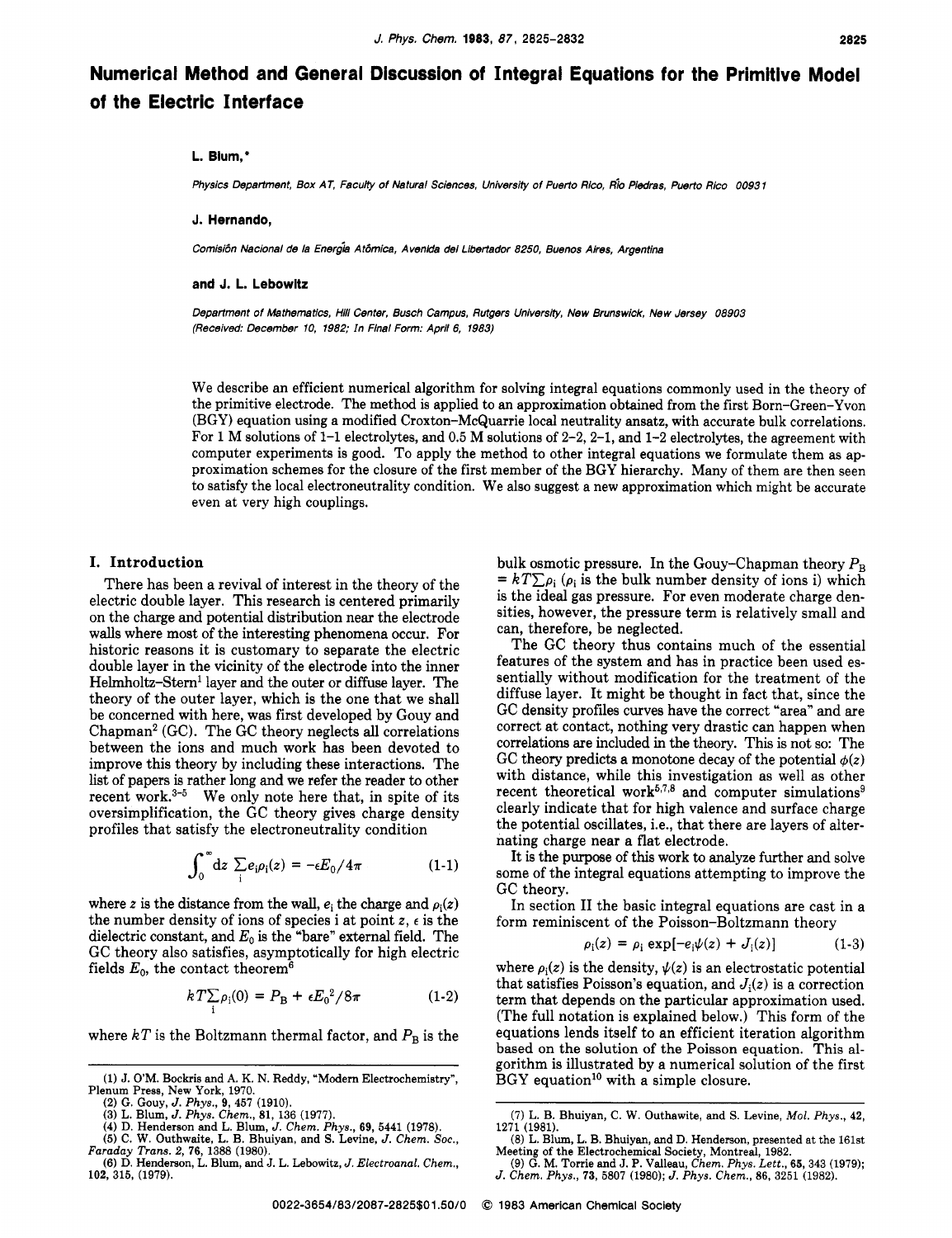In sections **I11** and IV we discuss approximations based on closures for the pair correlation and direct pair correlation function. In particular, we discuss how well these approximations satisfy various sum rules, and try to formulate better approximations. The relation of the BGYbased theories to the modified Poisson-Boltzmann (MPB) theory of Loeb, Levine, and Outhwaite is clarified and we outline the solution of the MPB theory.

The relation of the Wertheim, Lovett, Mou, and Buff<sup>11,12</sup> (WLMB) theory to the hypernetted chain (HNC) equation is **also** discussed, and, in particular it is shown that the pair correlations of this theory satisfy the local eledroneutrality theorem. **A** slightly different version of the HNC is derived from WLMB, but **all** of these approximations fail to satisfy eq 1-2 at low charges—while this is not very important for the primitive model, it is crucial in the case of molecular models, where the solvent is not a continuum dielectric.

## **11. Basic Equations**

The primitive model of the electrode-electrolyte interface makes the following simplifications; the ions are hard spheres of diameter  $\sigma_i$ , electrical charge  $e_i$ , and bulk density  $p_i$ ,  $\sum p_i e_i = 0$ . The solvent is a continuum of dielectric constant  $\epsilon$  and the electrode is made of material with the same dielectric constant,  $\epsilon$ . Thus, we ignore image forces.

The n-particle distribution functions of the electrolyte are denoted by

$$
\rho_{i,j...k}(1,2,...,n) = \rho_{i,j...k}(\vec{r}_{u},\vec{r}_{2},...,\vec{r}_{n})
$$
\n(2-1)

where i,j,...,k denote the ionic species of particles located at positions  $\vec{r}_1, \vec{r}_2, \dots, \vec{r}_n$ . We define the correlation function  $g_{i,j,...,k} (1,2,...,n)$  by

$$
\rho_i(1) = \rho_i g_i(1) \tag{2-2}
$$

$$
\rho_{ij}(1,2) = \rho_i(1) \rho_j(2) g_{ij}(1,2) \qquad (2-3)
$$

$$
\rho_{ijk}(1,2,3) = \rho(1) \rho_j(2) \rho_k(3) g_{ijk}(1,2,3) \qquad (2-4)
$$

The truncated correlation functions  $j_{i,j,...,k}(1,2,...,n)$  are also used:

$$
h_i(1) = g_i(1) - 1 \tag{2-5}
$$

$$
h_{\rm im}(1,2) = g_{\rm ij}(1,2) - 1, \,\text{etc.} \tag{2-6}
$$

We start with the first Born-Green-Yvon equation<sup>10</sup> which has the form

$$
-kT\vec{\nabla}_1 \ln \rho_i(1) =
$$
  
 
$$
\vec{\nabla}_1 U_1(1) + \int d\vec{r}_2 \sum_j \{ \rho_j(2) g_{ij}(1,2) \vec{\nabla}_1 U_{ij}(1,2) \} (2-7)
$$

where  $U_i(1)$  and  $U_{ii}(1,2)$  are the one- and two-body potentials. These can be written as

$$
U_{i}(1) = U_{i}^{0}(1) + e_{i}\psi^{0}(1)
$$
 (2-8)

$$
U_{ij}(1,2) = U_{ij}^{0}(1,2) + e_i e_j / \epsilon r_{12}
$$
 (2-9)

$$
r_{12} = |r_1 - r_2|
$$

where  $U_i^0(1)$  is the short-ranged part of the ion-wall interaction and  $U_{ii}^0(1,2)$  the short-range ion-ion interaction.  $\psi^0(1)$  is the bare electrostatic potential at  $\vec{r}_1$ . For semiinfinite system bounded by a flat electrode located at *z* =  $\Omega$ 

$$
\psi^0(1) = -E_0 z_1 \tag{2-10}
$$

with  $E_0$  the electric field in the positive *z* direction: This is the only direction in which there will be any spatial variation.

We now introduce the effective local electrostatic potential

$$
\phi(1) = \psi^0(1) + \int d\vec{r}_2 \sum_j e_j \rho_j(2) / r_{12} \qquad (2-11)
$$

Since the charges shield the bare electrostatic potential, we expect that  $\phi(z) \rightarrow 0$  as  $z \rightarrow \infty$ , so that  $\phi(z)$  will be short-ranged. Equation 2-7 may now be rewritten as

$$
kT\vec{\nabla}_1 \ln \rho_i(1) + \vec{\nabla}_1 U_1^0(1) + e_i \vec{\nabla}_1 \phi(1) = \vec{I}_i^{\,F}(1) + e_i \vec{E}_i^{\,F}(1)
$$
\n(2-12)

where

$$
\vec{I}_{i}^{F}(1) = -\int d\vec{r}_{2} \left\{ \sum_{j} \rho_{j}(2) g_{ij}(1,2) \vec{\nabla}_{1} U_{ij}^{0}(1,2) \right\} (2-13)
$$

$$
\vec{E}_{\rm i}^{\ \rm F} = -\int {\rm d}\vec{r}_2 \, \{ \sum_{\rm j} e_{\rm j} \rho_{\rm j}(2) \ h_{\rm ij}(1,2) \} \vec{r}_{12} / |r_{12}|^3 \quad \ \, (2\text{-}14)
$$

Equation 2-12 is a force balance equation: the singlet contributions on the left-hand side must balance the doublet contributions on the right-hand side.  $I_i^F(1)$  represents the contribution of the short-ranged (in our case, hard-core) pair forces, while  $e_i\vec{E}_i^{\text{F}}(1)$  is the electrostatic contribution. The field  $\vec{E}_{i}^{F}(1)$  is referred to in the modified Poisson-Boltzmann literature as the fluctuation field.13-15

Since the only spatial variation in our system is assumed to be in the *z* direction, we may write

$$
\vec{I}_{i}^{F}(1) = -\vec{\nabla}_{1}J_{i}^{F}(1)
$$
 (2-15)

$$
\vec{E}_{i}^{F}(1) = -\vec{\nabla}_{1} \psi_{i}^{F}(1)
$$
 (2-16)

where  $J_i^F(1)$  and  $\psi_i^F(1)$  are, in the language of the MPB, the fluctuation potentials. Making use of eq 2-15 and 2-16 we can integrate the BGY equation 2-12 to yield

$$
kT \ln \left[ \rho(1) / \rho_i \right] + e_i \phi(1) = J_i^{\text{F}}(1) + e_i \psi_i^{\text{F}}(1) \tag{2-17}
$$

where we have used the boundary conditions at infinity

$$
\lim_{z \to \infty} J_i^{\{F\}}(1) = J_i^{\{F\}}(\infty) = \psi_i^{\{F\}}(\infty) = \phi(\infty) = 0 \quad (2-18)
$$

$$
\lim_{z \to \infty} \rho_i(1) = \rho_i \tag{2-19}
$$

Equation 2-17 is exact as it stands. It is, however, not closed unless the inhomogeneous position-dependent  $g_{ii}(1,2)$  is known. There are at least two methods by which we may proceed: (i) make an ansatz for the inhomogeneous  $g_{ii}(1,2)$  in terms of the homogeneous  $g_{ii}(r_{12})$  and the position-dependent densities  $\rho_i(z)$ ; (ii) express the right-hand side of eq 2-17 in terms of the inhomogeneous direct correlation function  $c_{ij}(1,2)$ , and then make the corresponding ansatz for it.

The numerical scheme proposed here applies to both cases. This is an iteration scheme which starts **by** setting the right-hand side of eq 2-12 equal to zero. The resulting equation together with Poisson's equation, obtained from eq 2-11, gives the modified Gouy-Chapman equation.

$$
\nabla_1^2 \phi_0(1) = -(4\pi/\epsilon) \sum e_i \rho_i \exp[-e_i \phi_0(1)/k] \tag{2-20}
$$

Solving eq 2-20 for  $\phi_0(1)$  and substituting it into eq 2-17 with the right-hand side set equal to zero yields the den-

**<sup>(</sup>IO)** M. Born and H. S. Green, *Proc. R. SOC. London,* **188,** 10 (1946), J. Yvon, "La Theorie Statistique des Fuides", Hermann, Paris, 1935.<br>
(11) M. S. Wertheim, J. Chem. Phys., 65, 2377 (1976).<br>
(12) R. Lovett, C. Y. Mou, and F. P. Buff, J. Chem. Phys., 65, 570

<sup>(1976).</sup> 

<sup>(13)</sup> A. L. Loeb, J. *Colloid Sci.,* **6,** 75 (1951).

**<sup>(14)</sup>** s. Levine and c. w. Outhwaite, *J. Chem.* soc., *Faraday Trans.*  2, **74,** 1670 (1978).

<sup>(15)</sup> *C.* W. Outhwaite, *J.* Chem. *Soc., Faraday Trans. 2,* 74, 1214 (1978).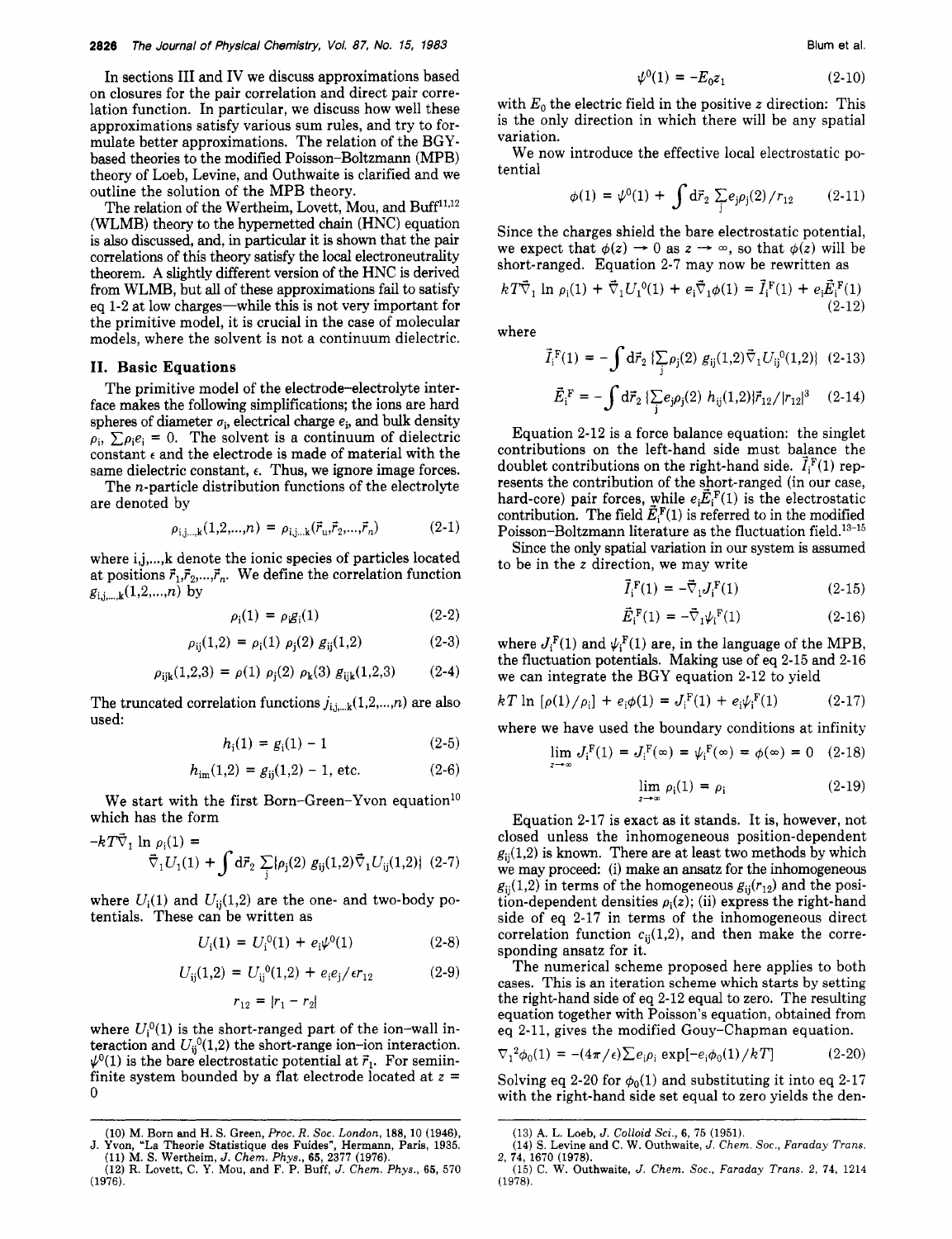sities  $\rho_i^{MGC}(z)$ . We now use these densities to compute the inhomogeneous  $g_{ij}(1,2)$  or  $c_{ij}(1,2)$ . From this we get both the fluctuation terms  $J_i^{\text{F}}(1|\rho^{\text{MGC}})$  and  $\psi_i^{\text{F}}(1|\rho^{\text{MGC}})$ . With the aid of Poisson's equation we now get a new equation for the first iterate  $\phi_1(1)$ 

$$
\nabla^2 \phi_1(1) = \frac{-4\pi}{\epsilon} \sum_i e_i \rho_i \exp\left\{\frac{1}{kT} \left[-e_i \phi(1) + J_i^{\text{F}}(1|\rho^{\text{MGC}}) + \right.\right.
$$

$$
e_i \psi_i^{\text{F}}(1|\rho^{\text{MGC}}) \right\} \tag{2-21}
$$

This equation is solved numerically by using the highly efficient predictor-corrector algorithm, with the boundary conditions

$$
-\nabla \phi(1) = E_0 \qquad (z_1 = 0) \tag{2-22}
$$

$$
\phi(1) = 0 \qquad (z_1 \to \infty) \tag{2-23}
$$

Once  $\phi_1(1)$  is obtained, a new density profile  $\rho_1(1)$  is calculated via eq **2-17,** from which new fluctuation terms  $J_i^{\text{F}}(1|\rho^1), \psi_i^{\text{F}}(1|\rho^1)$  are calculated, and so on. The procedure is illustrated in Appendix A where it is used with a closure based on the local electroneutrality condition,  $^{16}$  modified to make  $g_{ij}(r) = 0$  for  $r < \sigma_{ij}$ .

We close this section by showing explicitly that the  $c_{ii}(1,2)$ -based approximation can be written in the form of eq 2-17. These are the WLMB<sup>11,12</sup> equation and the HNC equation.<sup>17-20</sup> The WLMB equation was originally derived for finite-range forces. A rigorous derivation<sup>21-23</sup> was recently given for the case of Coulombic interactions. (This derivation is based on the first and second member of the BGY hierarchy and, of course, the Ornstein-Zernike (OZ) equations which define the inhomogeneous direct correlation function  $c_{ii}(1,2)$ .) We write it in the form

$$
kT\vec{\nabla}_1 \ln \rho_i(1) + \vec{\nabla}_1 U_i^0(1) + e_i \vec{\nabla}_1 \phi(1) = -kT \sum_j \int d\vec{r}_2 \rho_j(2) \vec{\nabla}_2 c_{ij}^s(1,2) \quad (2-24)
$$

where we have introduced  $c_{ij}^s$ , the (hopefully) short-ranged part of  $c_{ij}$  by the definition<br>  $c_{ij}^s(1,2) = c_{ij}(1,2) + \frac{1}{\epsilon kT} \frac{e_i e_j}{r_{12}}$  (2-25) part of  $c_{ii}$  by the definition

$$
c_{ij}^{s}(1,2) = c_{ij}(1,2) + \frac{1}{\epsilon kT} \frac{e_i e_j}{r_{12}} \tag{2-25}
$$

Clearly

$$
J_{i}^{\text{WLMB}}(1) = -kT \int_{z_{1}}^{\infty} dz_{2} \sum_{j} \int d\vec{r}_{3} \; \rho_{j}(3) \vec{\nabla}_{3} c_{ij}^{s}(2,3) \quad (2-26)
$$

This is an exact expression, which is not closed however until  $c_{ii}^{s}(2,3)$  is approximated. The corresponding expression for the HNC approximation is

$$
J_i^{\text{HNC}}(1) = kT \sum_{j} \int d\vec{r}_2 \ c_{ij}^{\text{B}}(r_{12}) [\rho_j(2) - \rho_j] \quad (2-27)
$$

where  $c_{ij}^B(r_{12})$  is the (in principle) known bulk direct pair correlation function. The relationship between these two equations will be discussed in section IV.

- (16) **T. L. Croxton and D. A. McQuarrie, Mol.** *Phys.,* **42,** 141 (1981).
- 
- (17) L. Blum and G. Stell, J. Stat. Phys., 15, 439 (1976).<br>(18) D. E. Sullivan and G. Stell, J. Chem. Phys., 67, 2567 (1977).<br>(19) D. Henderson, L. Blum, and W. R. Smith, Chem. Phys. Lett., 63,
- 381 (1979).
- (20) S. **L. Carnie, D. Y. C. Chan, D. J. Mitchell, and B. W. Ninham,**  *J. Chem. Phys.,* **74,** 1472 (1981).
	- (21) **A. R. Altenberger,** *J. Chem. Phys.,* **76,** 1473 (1982).

(22) A. R. Altenberger and H. L. Friedmann, *J. Chem. Phys.*, in press. **(23) L. Blum, Ch. Gruber, D. Henderson, J. L. Lebowitz, and P. A. Martin,** *J. Chem. Phys.,* **78,** 3195 (1982).

(24) **C. Gruber, J. L. Lebowitz, and P. A. Martin,** *J. Chem. Phys.,* 994 (1981).

# **111. Approximations Based on the Pair Distribution Function**

We start with the second member of the BGY hierarchy,<sup>10</sup> which relates  $g_{ii}(1,2)$  to the triplet correlation function

$$
-kT\vec{\nabla}_{1}\ln\rho_{ij}(1,2) = \vec{\nabla}_{1}[U_{i}(1) + U_{ij}(1,2)] +
$$
  

$$
\sum_{\mathbf{k}} \int d\vec{r}_{3} [\rho_{ijk}(1,2,3)/\rho_{ij}(1,2)] \vec{\nabla}_{1} U_{ik}(1,3)
$$
 (3-1)

where the potentials are given by eq **2-8** and **2-9.** As it stands eq **3-1** has both long-ranged and short-ranged terms. For our discussion it will be convenient to convert all the manifestly long-ranged terms to short-ranged ones. Substracting eq 2-7 from eq 3-1 yields<br> $\vec{\tau}$   $(kT)_{k=0}$  (1.2)  $+$  *M* (1.2)<sup>2</sup>

$$
\vec{\nabla}_{1}[kT \ln g_{ij}(1,2) + U_{ij}(1,2)] =
$$
  
-
$$
\sum_{k} \int d\vec{r}_{3} [\rho_{ijk}(1,2,3) / \rho_{ij}(1,2) - \rho_{ik}(1,3) / \rho_{i}(1)] \vec{\nabla}_{1} U_{ik}(1,3)
$$
  
(3-2)

We now introduce the "conditional potential", i.e., the potential at  $r_1$  given that there is a particle of species j at *7-2* 

$$
\phi_{j}^{c}(1/2) = e_{j}/\epsilon r_{12} + \sum_{k} e_{k} \int d\vec{r}_{3} \rho_{k}(3) h_{jk}(2,3)/\epsilon r_{13} \quad (3-3)
$$

This permits **us** to rewrite eq **3-2** in a form which no longer contains the unscreened Coulomb potential

$$
\vec{\nabla}_{1}[kT \ln g_{ij}(1,2) + U_{ij}^{0}(1,2) + e_{j}\phi_{j}^{c}(1|2)] =
$$
  

$$
\vec{I}_{ij}^{F2}(1|2) + e_{i}\vec{E}_{ij}^{F2}(1|2) \quad (3-4)
$$

where

$$
\tilde{I}_{ij}^{\text{F2}}(1|2) = \sum_{k} \int d\vec{r}_3 \left[ g_{ijk}(1,2,3) / g_{ij}(1,2) - g_{ik}(1,3) \right] \rho_k(3) \vec{\nabla}_1 U_{ik}^0(1,3)
$$
\n(3-5)

is the hard-core contribution to the two-body fluctuation force, and

$$
\vec{E}_{ij}^{\ \ F2}(1/2) = (1/\epsilon) \sum_{k} e_k \int d\vec{r}_3 \ [g_{ijk}(1,2,3)/g_{ij}(1,2) - g_{ik}(1,3) - h_{jk}(2,3)] \rho_k(3) z_{13}/r_{13}^3 \ (3-6)
$$

The conditional potential  $\phi_i^c$  satisfies the Poisson equation, as can be seen from eq 3-3 and the fact that

$$
\nabla_1^2 1 / |r_{1i}| = -4\pi \delta(\vec{r}_1 - \vec{r}_i)
$$
 (3-7)

$$
\nabla_1^2 \phi_j^c(1|2) = -(4\pi/\epsilon) \left[ e_j \delta(\vec{r}_{12}) + \sum_k e_k \rho_k(1) h_{jk}(2,1) \right] \quad (3-8)
$$

Any charge distribution that satisfies eq **3-8** with the proper boundary conditions will also satisfy the electroneutrality condition

$$
\int d\vec{r}_2 \sum_{\mathbf{k}} e_{\mathbf{k}} \rho_{\mathbf{k}}(2) h_{i\mathbf{k}}(1,2) = -e_i \tag{3-9}
$$

We are now ready to consider some approximation schemes.

Convolution Approximation. The truncated triplet correlation function is defined as The Totsuji-Ichimaru<sup>25</sup>  $h_{ijk}(1,2,3) = g_{ijk}(1,2,3) - g_{ij}(1,2) - g_{ik}(1,3) - g_{ik}(2,3) + 2$  $(3-10)$ 

convolution approximation consists of setting  $h_{11}(1\ 2\ 3) = h_{11}(1\ 2) \ h_{11}(2\ 3) + h_{11}(1\ 3)h_{11}(3\ 2) +$ 

$$
h_{ki}(3,1) h_{ij}(1,2) + \sum \int d\vec{r}_4 \, \rho_l(4) \, h_{il}(1,4) \, h_{jl}(2,4) \, h_{kl}(3,4) \tag{3-11}
$$

(25) **H. Totsuji and** *S.* **Ichimaru,** *Prog. Theor. Phys.,* 50, 753 (1973).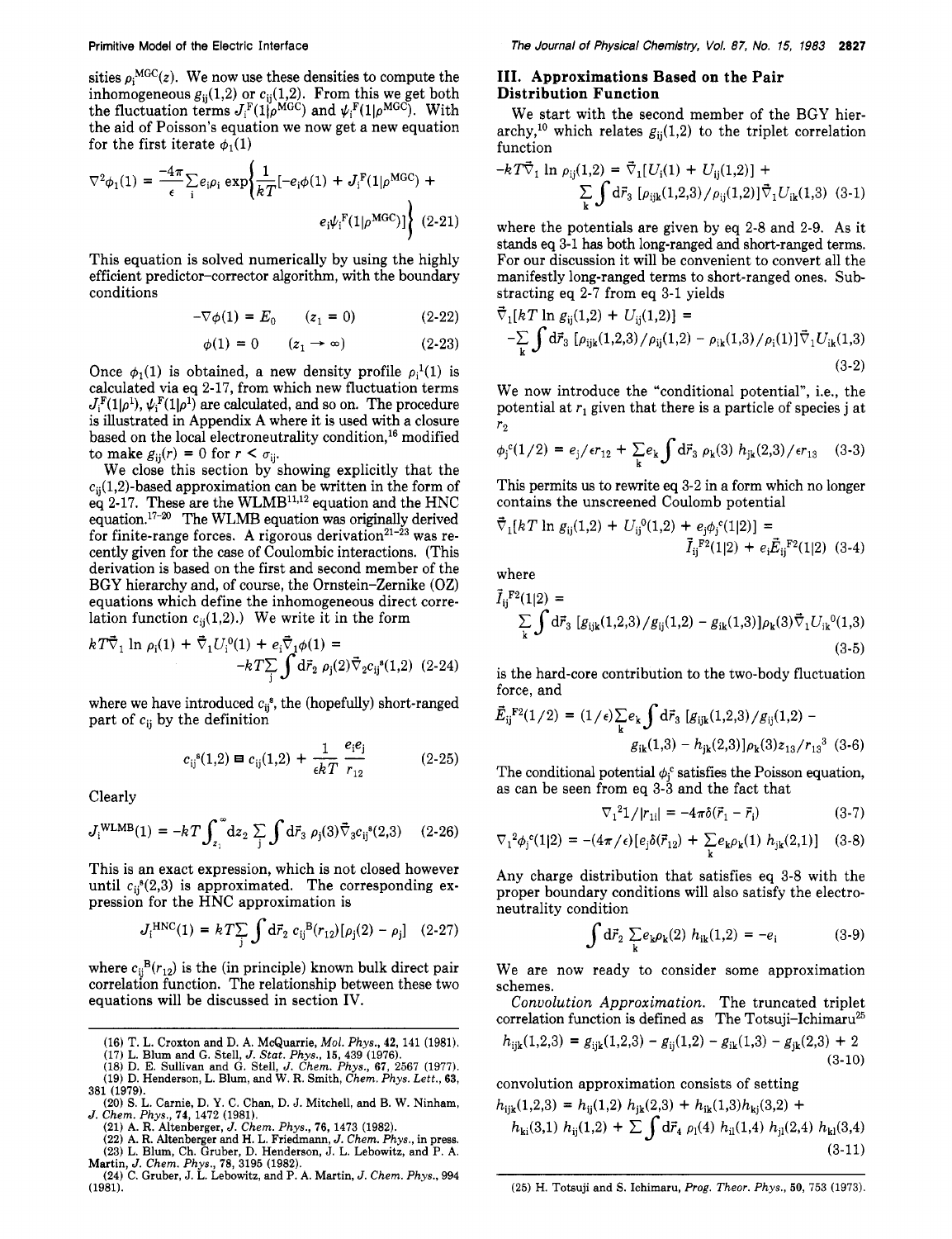The convolution approximation has the desirable property that, if the pair distributions satisfy the electroneutrality condition 3-9, then the triplet function will automatically satisfy "its" electroneutrality condition; i.e., using eq 3-11 and 3-9 gives

$$
\sum_{k} e_{k} \int d\vec{r}_{3} \rho_{k}(3) h_{ijk}(1,2,3) =
$$
\n
$$
h_{ij}(1,2) \sum_{k} e_{k} \int d\vec{r}_{3} \rho_{k}(3) [h_{jk}(2,3) + h_{ik}(1,3)] +
$$
\n
$$
\sum_{k} e_{k} \int d\vec{r}_{3} \rho_{k}(3) h_{ik}(1,3) h_{kj}(3,2) +
$$
\n
$$
\sum_{k,l} e_{k} \int d\vec{r}_{3} d\vec{r}_{4} \rho_{k}(3) \rho_{l}(4) h_{il}(1,4) h_{jl}(2,4) h_{kl}(3,4)
$$
\n
$$
= -(e_{i} + e_{j})h_{ij}(1,2) \qquad (3-12)
$$

The equality between the left and right sides of eq 3-12 can be proven to hold<sup>26</sup> whenever correlations decay faster than  $r^{-3}$ . It also holds<sup>23,27</sup> for a flat interface, the case being considered here, when the correlations parallel to the wall are expected to decay precisely as  $r^{-3}$ . We note however that for flat interfaces the long-ranged correlations produce nonzero dipole moments in the pair and higher distributions.<sup>27</sup> These satisfy the relations

$$
kT (\partial \ln \rho_{\rm i}(1)/\partial E) = \sum_{\rm j} e_{\rm j} \int \mathrm{d}\vec{r}_{\rm 2} (z_2 - z_1) \rho_{\rm j}(2) h_{\rm ij}(1,2) \tag{3-13}
$$

$$
kT \frac{\partial \ln \rho_{ij}(1,2)}{\partial E} = -\frac{1}{2}(e_i - e_j)(z_1 - z_2) +
$$
  
 
$$
\sum_{k} e_k \int d\vec{r}_3 \left[ \rho_{ijk}(1,2,3) / \rho_{ij}(1,2) - \rho_k(3) \right] \left( \frac{z_1 + z_2}{2} - z_3 \right)
$$
  
(3-14)

The convolution approximation fails to satisfy these relations.

Finally, because it satisfies the first two members of the Born-Green-Yvon hierarchy and the electroneutrality sum rule, it is clear that the convolution approximation will also satisfy the derivative sum rule<sup>23</sup>

$$
-\vec{\nabla}_1 \rho_i(1) = \sum_j \int d\vec{r}_2 \, \vec{\nabla}_2 [\rho_i(1) \, \rho_j(2) \, h_{ij}(1,2)] \quad (3-15)
$$

The convolution approximation thus satisfies "almost all" the known exact relations and for this (or other unknown) reason it gives good results for the pair correlation in the uniform one-component plasma. We expect therefore that it will be reasonably accurate theory also for charged interfaces. We hope to have numerical results for the convolution approximation equations in the near future. These are explicitely eq 2-17 and the set

$$
\vec{\nabla}_1[kT \ln g_{ij}(1,2) + U_{ij}^0(1,2) + e_i \phi_j(1|2)] =
$$
  

$$
\vec{I}_{ij}^{\ \ F2}(1|2) + e_i \vec{E}_{ij}^{\ \ F2}(1|2) \quad (3-16)
$$

with

$$
\vec{I}_{ij}^{P2}(1|2) + e_i \vec{E}_{ij}^{P2}(1|2) \quad (3-16)
$$
\nwith\n
$$
\vec{I}_{ij}^{P2}(1|2) + e_i \vec{E}_{ij}^{P2}(1|2) \quad (3-16)
$$
\nwith\n
$$
\vec{I}_{ij}^{P2}(1|2) = -\sum_{k} \int d\vec{r}_3 \left[ g_{ijk}(1,2,3) / g_{ij}(1,2) - g_{ik}(1,3) \right] \rho_k(3) \vec{\nabla}_1 U_{ik}^{0}(1,3) \quad (3-17)
$$

$$
E_{ij}^{F2}(1|2) =
$$
\n
$$
\sum_{k} e_{k} \int d\vec{r}_{3} \left[ \rho_{k}(3) / g_{ij}(1,2) \right] \left[ z_{13} / \epsilon r_{13}^{3} \right] \left[ h_{ik}(1,3) h_{kj}(3,2) + \sum \int d\vec{r}_{4} \rho_{l}(4) h_{il}(1,4) h_{jl}(2,4) h_{kl}(3,4) \right] (3.18)
$$

Modified Poisson-Boltzman Theory. Although the modified Poisson-Boltzmann theory can be derived from the BGY equation, it was originally formulated in a more intuitive manner.<sup>12,14,15</sup> For the purpose of our discussion we will follow (loosely) Outhwaite's work.15 The basic assumption is to set the right side of eq 3-4 equal to zero yielding

$$
\vec{\nabla}_1[kT \ln g_{ij}(1,2) + U_{ij}^0 + e_i \phi_j^c(1|2)] = 0 \quad (3-19)
$$

or equivalently, letting  $\theta$  be the step function

$$
g_{ij}(1,2) = \theta(|r_{12}| - \sigma_{ij}) \, \exp[-e_i \phi_j^{\,c}(1|2) \, / \, k \, T] \quad (3\text{-}20)
$$

This is then substituted into eq 3-9 to give

$$
\nabla_1^2 \phi_j(1|2) = -(4\pi/\epsilon) [e_j \delta(\vec{r}_1 - \vec{r}_2)] +
$$
  
\n
$$
\sum_k e_k \rho_k(1) [\theta(|r_{12}| - \sigma_{ij}) \exp\{-e_k \phi_j^c(1|2)\} - 1]
$$
 (3-21)

Linearizing eq 3-19 we get a Debye-Huckel-like equation in the form

$$
\nabla_1^2 \phi_j(1|2) = \phi_j^c(1|2) q^2(1) - 4\pi e_j \delta(\vec{r}_1 - \vec{r}_2)
$$
 (3-22)

where

$$
q^{2}(1) = \frac{4\pi}{\epsilon k T} \sum_{i} \rho_{i}(1) e_{i}^{2}
$$
 (3-23)

This equation has to be solved with the boundary conditions appropriate for our geometry. The solution for the plane electrode case is discussed in Appendix B.

It is clear that, in this version, the MPB will satisfy the electroneutrality for both the singlet and pair distribution functions, and, in an approximate form, the contact theorem. But the pair distribution function, which here is given by either the Poisson-Boltzmann theory or the Debye-Huckel theory will be far off the exact known values. Clearly also, the MPB does not satisfy the dipole sum rule (eq 3-13), although in the version proposed here it will have a nonzero dipole moment.

Croxton-McQuarrie Approximation. In its modified version<sup>26</sup> the Croxton-McQuarrie closure of the BGY has the form

$$
h_{ij}(1,2) = f_i(1) f_j(2) h_{ij}(r_{12}) \t (r > \sigma_{ij})
$$
  
= -1 (r \le \sigma\_{ij}) (3-24)

where the functions  $f_i(1)$  are found from the solution of the electroneutrality relation

$$
-e_i = \sum_j \int d\vec{r}_2 \; \rho_j(2) \; h_{ij}(1,2) \tag{3-25}
$$

This approximation is discussed in Appendix A. It satisfies the electroneutrality and contact theorems but violates the first moment rule, eq 3-13, which implies long-ranged correlations along the electrode wall.

Modified Convolution Approximation. An alternative closure at this level, which will also satisfy the local electroneutrality theorem for the pair distribution function, is obtained from the Totsuji-Ichimaru convolution approximation for three 3 ions in a homogeneous system by blowing up one of them to make it the wall. We get

$$
\rho_{ij}^{\,T}(1,2)\,=\,\rho_{ij}(1,2)\,-\,\rho_i(1)\,\,\rho_j(2)
$$

$$
= h_{ij}^{B}(r_{12})[\rho_{j}\rho_{i}(1) + \rho_{j}(2)\rho_{i} - \rho_{i}\rho_{j}] +
$$
  

$$
\rho_{i}\rho_{j}\sum_{l} \int d\vec{r}_{4} h_{il}^{B}(r_{14}) h_{jl}^{B}(r_{24})[\rho_{l}(4) - \rho_{l}] (3-26)
$$

# **IV. Approximations Based on the Direct Correlation Function**

It was shown at the end of section I1 that the replacement of  $h_{ii}(1,2)$  by the direct correlation function  $c_{ij}(1,2)$ ,

<sup>(26)</sup> L. Blum, C. Gruber, J. L. Lebowitz, and P. A. Martin, Phys. *Reu.*  (27) L. Blum, D. Henderson, J. L. Lebowitz, C. Gruber, and P. A. *Lett.,* **48,** 1769 (1982).

Martin, *J. Chem. Phys.,* **75,** 5974 (1981).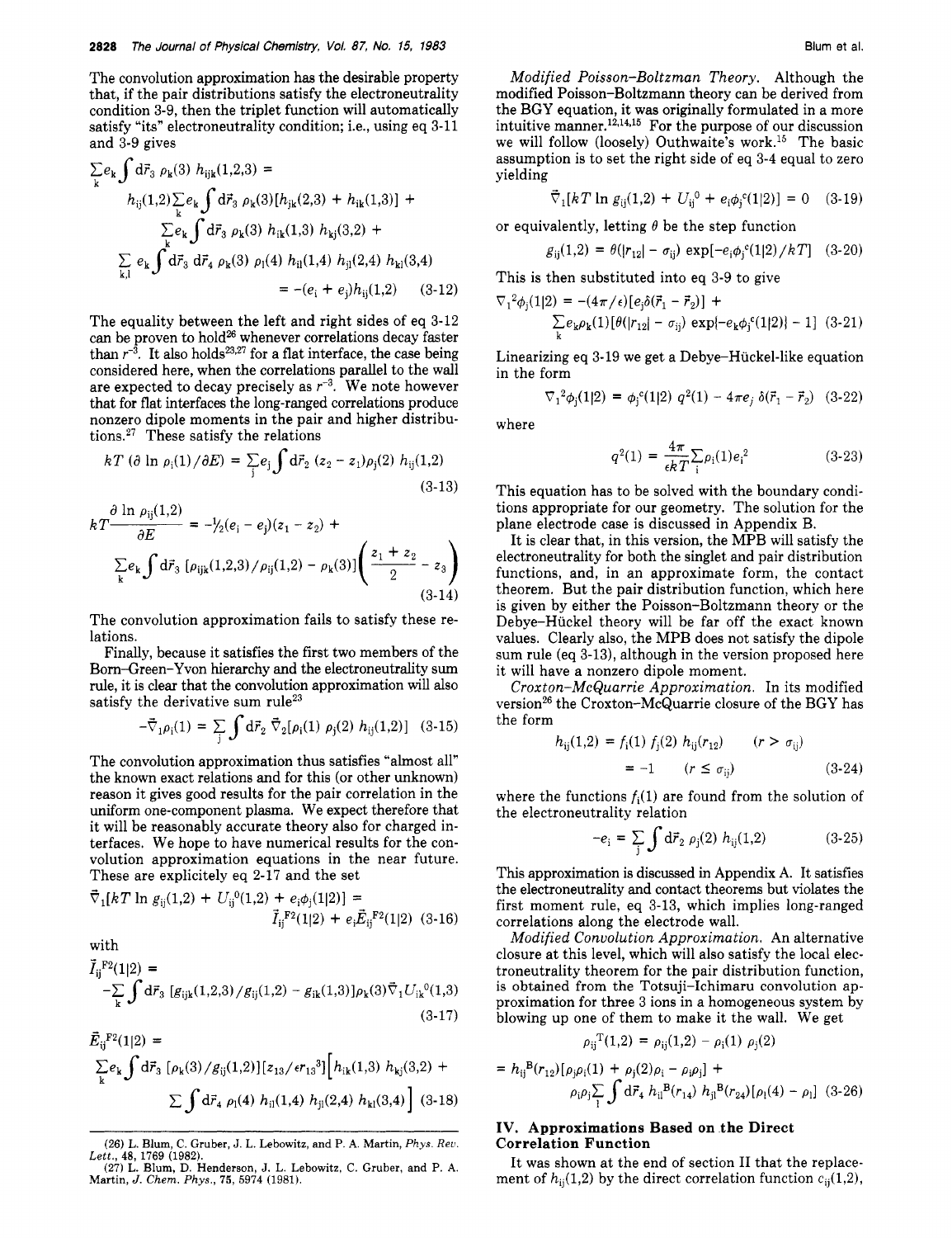defined through the Ornstein-Zernike relation, yields an exact equation which contains the potential  $\phi$  and the short-ranged part  $c_{ii}(1,2)$ . In the HNC theory and related approximations  $c_{ij}^s(1,2)$  is replaced by the short-range part of bulk direct correlation function  $c_{ij}^{B}(1,2)$ . We will now show that, while this fails to satisfy the contact relation exactly, it will do so approximately for high fields because it satisfies the Poisson equation. We will also show that, although these equations do not involve  $h_{ij}$  explicitly, the **hij** which is computed via the inhomogeneous OZ equation will always satisfy the electroneutrality condition.

Integrating eq 2-24 over  $z_1$  and summing over i, we get

$$
k T[\sum_{i} \rho_{i} - \sum_{i} \rho_{i}(0)] + \epsilon E_{0}^{2} / 8\pi =
$$
  
-k T  $\sum_{i,j} \int_{0}^{z} dz_{1} \int d\vec{r}_{2} [\rho_{i}(1) \rho_{j}(2) \vec{\nabla}_{2} c_{ij}^{s}(1,2)]$  (4-1)

By a slight rearrangement eq **4-1** can be written in a form similar to the contact theorem

$$
k T \sum_{i} \rho_{i}(0) - \epsilon E_{0}^{2} / 8\pi =
$$
  
\n
$$
k T \sum_{i} \left\{ \rho_{i} - \sum_{j} \int_{0}^{z} dz_{1} \int d\vec{r}_{2} \rho_{i}(1) \rho_{j}(2) \vec{\nabla}_{2} c_{ij}^{s}(1,2) \right\} (4-2)
$$
  
\n
$$
k T \sum_{i} \rho_{i}(0) = (\epsilon E_{0}^{2} / 8\pi) - P_{B}
$$
 (4-3)

where  $P_{\rm B}$  is the bulk pressure.

Now, the direct correlation function can be written as the sum of the bulk direct correlation function and a correction term

$$
c_{ij}^{s}(1,2) = c_{ij}^{B}(r_{12}) + c_{ij}^{\Delta}(1,2)
$$
 (4-4)

If we neglect the correction term  $c_{ii}^{\Delta}(1,2)$ , then the righthand side of eq **4-2** is

$$
-kT \sum_{i,j} \int_0^2 dz_1 \int d\vec{r}_2 \, \rho_i(1) \, \rho_j(2) \vec{\nabla}_2 c_{ij}^B(1,2) =
$$
  

$$
-kT 2\pi \sum_{i,j} \left\{ \int_0^z dz_1 \int_0^{\infty} dq_{12} \rho_i(1) \, \rho_j(2) \vec{\nabla}_2 c_{ij}^B(r_{12}) + \int_0^z dz_1 \int_z^{\infty} dz_2 \, \rho_i(1) \, \rho_j(2) \int_0^{\infty} d\vec{r}_{12} \, q_{12} \frac{\partial}{\partial z_2} c_{ij}^B(r_{12}) \right\}
$$
  

$$
= kT \sum_{i,j} \rho_i \rho_j \int d\vec{r}_{12} \, c_{ij}^B(r_{12}) \qquad (4-5)
$$

where we have set  $q_{12} = (r_{12}^2 - z_{12}^2)^{1/2}$  and used the symmetry properties (translational symmetry in this case) of the bulk direct correlation function. The **WLMB** equation in this approximation is

$$
kT \ln [\rho_i(1)/\rho_i] + e_i\phi(1) =
$$
  
-kT $\left\{\int d\vec{r}_2 \rho_j(2)c_{ij}^B(r_{12}) - \rho_j \int dr_2 c_{ij}^B(r_{12})|_{r_1=\infty}\right\}$  (4-6)

which leads to the relation

$$
k T \sum_{\mathbf{i}} \rho_{\mathbf{i}}(0) - \frac{\epsilon E_0^2}{8\pi} = k T \sum_{\mathbf{i}, \mathbf{j}} \rho_{\mathbf{j}} \left[ \delta_{\mathbf{i}\mathbf{j}} - \rho_{\mathbf{j}} \int d\vec{r}_2 \ c_{\mathbf{i}\mathbf{j}}^{\mathbf{B}}(r_{12}) \right]
$$

$$
= \sum \rho_{\mathbf{i}} (\partial P_{\mathbf{B}} / \partial \rho_{\mathbf{i}}) \qquad (4-7)
$$

The right-hand side of eq  $4-7$  is not equal to  $P_{\rm B}$ , as it ought to be according **to** eq **1-2.** We note however that for low concentrations the error introduced is small: indeed, both the inverse compresibility and the pressure are equal for ideal gases. We **also** remark that the hypernetted chain approximation, and, in fact, any equation derived from eq **2.27,** yields for the contact densities the relation

$$
kT\sum_{i} \rho_{i}(0) - \epsilon E_{0}^{2}/8\pi =
$$
  

$$
\sum_{i} \rho_{i} (\partial P_{B} / \partial \rho_{i})_{i} + kT\sum_{ij} \rho_{i}(0) \int d\vec{r}_{2} \rho_{j}(2) c_{ij}^{B} (r_{12})|_{z_{1}=0} (4-8)
$$

For low fields this is an error by roughly the square root of the isothermal compressibility. This is the most serious problem of the HNC equation.

*Sum Rules.* There is the question of how well approximations based on the direct correlation function satisfy the exact sum rules for the inhomogeneous distribution functions.24 We will assume that, although not explicitly given or used in those theories, the pair correlation functions are defined by the inhomogeneous Ornstein-Zernike equation

$$
h_{ij}(1,2) = c_{ij}(1,2) + \sum_{k} \int d\vec{r}_3 \ h_{ik}(1,3) \ \rho_k(3) \ c_{kj}(3,2) \quad (4-9)
$$

and define the charge correlations and local screening parameter

$$
S(1,2) = \sum_{i,j} e_i e_j \rho_{ij}^{T}(1,2) \qquad (4-10)
$$

$$
\hat{S}(1,2) = \sum_{i,j} e_i e_j \hat{\rho}_{i,j}^{\ \ T}(1,2) \tag{4-11}
$$

where

$$
\rho_{ij}^{T}(1,2) = \rho_i(1) \rho_j(2) h_{ij}(1,2) \qquad (4-12)
$$

$$
\hat{\rho}_{ij}^{T}(1,2) = \rho_{ij}^{T}(1,2) + \rho_{i}(1) \rho_{j}(2) \delta(\vec{r}_{1} - \vec{r}_{2}) \delta_{ij}
$$
(4-13)

Using eq **4-9** and the definition **2-25** gives the relation

$$
= \rho_{ij}^{T}(1,2) + \rho_{i}(1) \rho_{j}(2) \delta(\vec{r}_{1} - \vec{r}_{2})\delta_{ij}
$$
 (4-13)  
4-9 and the definition 2-25 gives the relation  

$$
S(1,2) = I(1,2) - \frac{q^{2}(1)}{4\pi} \int dr_{3} \frac{1}{r_{13}} \hat{S}(3,2)
$$
 (4-14)

with

$$
q^{2}(1) = (4\pi\beta/\epsilon) \sum_{i} e_{i}^{2} \rho_{i}(1)
$$
 (4-15)

$$
I(1,2) = \sum_{i,j,k} e_i e_j \rho_i(1) \int d\vec{r}_3 \ c_{ik}^{s}(1,3) \ \hat{\rho}_{kj}^{T}(3,2) \tag{4-16}
$$

In the presence of the flat wall the system **has** cylindrical symmetry. Consider, therefore, the two-dimensional Fourier transform

$$
\tilde{S}(k; z_1 z_2) = \int dx_{12} dy_{12} e^{ik_1 q_{12}} S(1,2) \qquad (4-17)
$$

Then, since

$$
\int dx_{12} dy_{12} (e^{ikq_{12}}/r_{12}) = e^{-K|z_{12}|}/K \qquad (4-18)
$$

we arrive at

$$
\int dx_{12} dy_{12} (e^{ikq_{12}}/r_{12}) = e^{-K|z_{12}|}/K \qquad (4-18)
$$
  
we arrive at  

$$
\tilde{S}(K; z_1 z_2) = \tilde{I}(K; z_1 z_2) - \frac{q^2(1)}{4\pi K} \int dz_3 e^{-K|z_{13}|} \hat{S}(K; z_1) \quad (4-19)
$$

If one assumes now that  $\tilde{S}(K; z_1z_2)$  and  $\tilde{I}(K; z_1z_2)$  are the transforms of finite-ranged nonsingular functions, they will have the form

$$
\tilde{S}(K; z_1 z_2) = S^3(z_1 z_2) + K S^1(z_1 z_2) + \dots \qquad (4-20)
$$

$$
\tilde{I}(K; z_1 z_2) = I^3(z_1 z_2) + K I^1(z_1 z_2) + \dots \qquad (4-21)
$$

Therefore, the coefficient of **1/K** in eq **4-19** must be zero

$$
\int_0^\infty dz_3 \ \hat{S}(0; z_3 z_2) = 0 \tag{4-22}
$$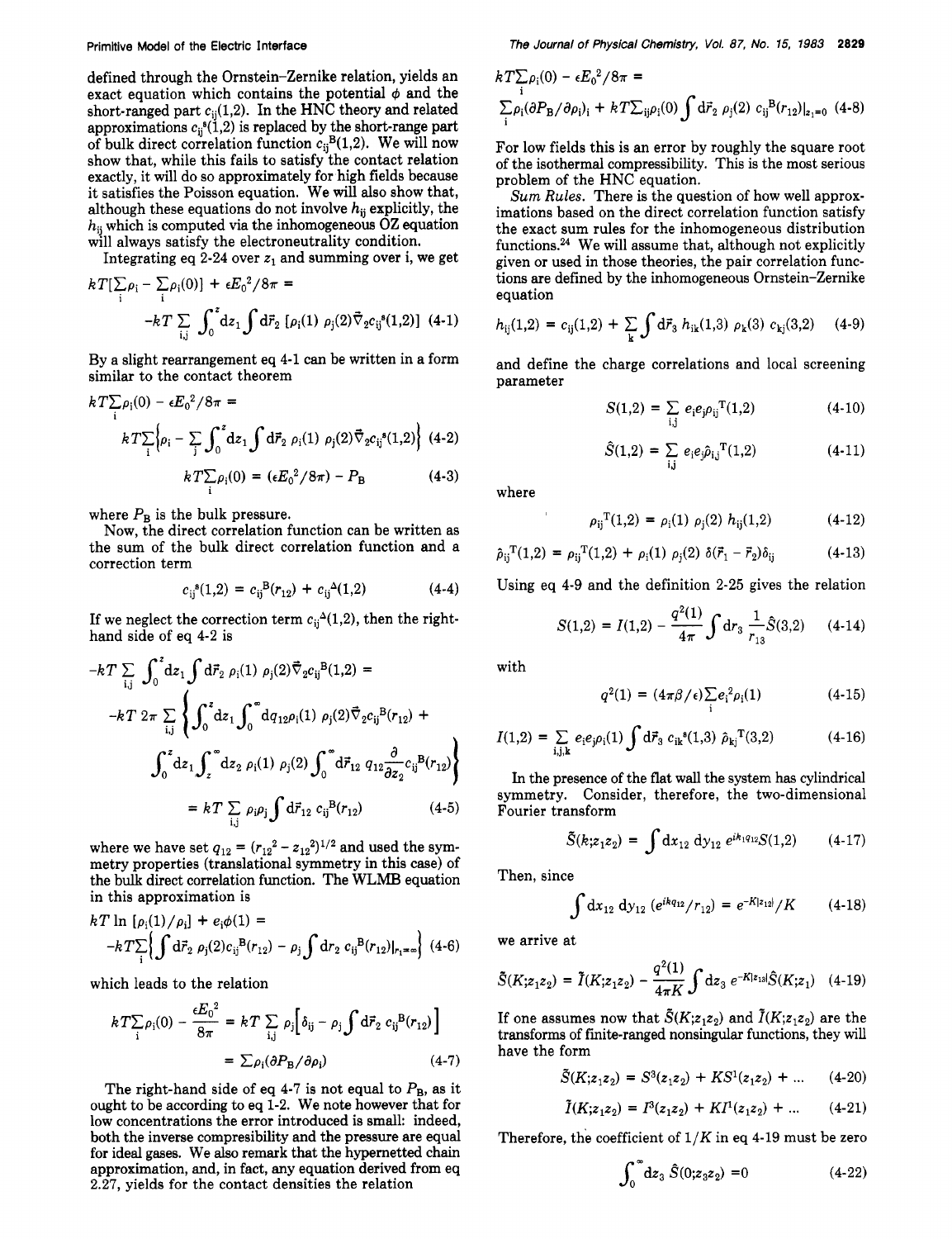TABLE **I:** Comparison of the Different Theories to the Computer Simulations **of** Torrie and Valleau

| charge                                                                                                                                                                                                                    |                                                 | $\psi^{\mathbf{x}} = e \phi / kT$   |                              |                            |                                                                                                                                                                                                                                                                                                                                                                                                                                                                                             |              | no. of      |                  |
|---------------------------------------------------------------------------------------------------------------------------------------------------------------------------------------------------------------------------|-------------------------------------------------|-------------------------------------|------------------------------|----------------------------|---------------------------------------------------------------------------------------------------------------------------------------------------------------------------------------------------------------------------------------------------------------------------------------------------------------------------------------------------------------------------------------------------------------------------------------------------------------------------------------------|--------------|-------------|------------------|
| $\sigma$ covl/M <sup>2</sup>                                                                                                                                                                                              | $b^a$                                           | M Carlo                             | MGC                          | MPB4                       | HNC/MSA                                                                                                                                                                                                                                                                                                                                                                                                                                                                                     | BGY          | 1st iterate | iterations       |
|                                                                                                                                                                                                                           |                                                 |                                     |                              | 1-1 Electrolyte, 1 M       |                                                                                                                                                                                                                                                                                                                                                                                                                                                                                             |              |             |                  |
| 0.0996                                                                                                                                                                                                                    | 1.505                                           | 1.09                                | 1.390                        | 1.00                       | 0.985                                                                                                                                                                                                                                                                                                                                                                                                                                                                                       | 1.033        | 1.06        | $\tau$           |
| 0.2501                                                                                                                                                                                                                    | 3.78                                            | 2.13                                | 2.787                        | 2.04                       | 1.954                                                                                                                                                                                                                                                                                                                                                                                                                                                                                       | 2.082        | 2.15        | 8                |
| 0.4249                                                                                                                                                                                                                    | 6.422                                           | 3.08                                | 3.766                        |                            | 2.444                                                                                                                                                                                                                                                                                                                                                                                                                                                                                       | $(3.18)^{b}$ | (3.27)      | 9                |
|                                                                                                                                                                                                                           |                                                 |                                     |                              | $2-2$ Electrolyte, $0.5$ M |                                                                                                                                                                                                                                                                                                                                                                                                                                                                                             |              |             |                  |
| 0.1704                                                                                                                                                                                                                    | 3.65                                            | 0.60                                | 1.362                        |                            | 0.500                                                                                                                                                                                                                                                                                                                                                                                                                                                                                       | 0.593        | 0.69        | $\boldsymbol{9}$ |
|                                                                                                                                                                                                                           |                                                 |                                     |                              | 2-1 Electrolyte, 0.5 M     |                                                                                                                                                                                                                                                                                                                                                                                                                                                                                             |              |             |                  |
| 0.0989                                                                                                                                                                                                                    | 2.12                                            | 1.04                                | 1.310                        | 0.953                      | 1.004                                                                                                                                                                                                                                                                                                                                                                                                                                                                                       | 0.959        | 0.946       | 5                |
| 0.20                                                                                                                                                                                                                      | 4.28                                            | 1.94                                | 2.366                        | 1.797                      | 1.898                                                                                                                                                                                                                                                                                                                                                                                                                                                                                       | 1.859        | 1.871       | 8                |
|                                                                                                                                                                                                                           |                                                 |                                     |                              | $1-2$ Electrolyte, 0.5 M   |                                                                                                                                                                                                                                                                                                                                                                                                                                                                                             |              |             |                  |
| 0.05                                                                                                                                                                                                                      | 1.07                                            | 0.40                                | 0.547                        | 0.18                       | 0.336                                                                                                                                                                                                                                                                                                                                                                                                                                                                                       | 0.365        | 0.344       | 6                |
| 0.10                                                                                                                                                                                                                      | 2.14                                            | 0.50                                | 0.9597                       | 0.22                       | 0.471                                                                                                                                                                                                                                                                                                                                                                                                                                                                                       | 0.499        | 0.467       | 5                |
| 0.170                                                                                                                                                                                                                     | 3.65                                            | 0.45                                | 1.380                        | 0.20                       | 0.487                                                                                                                                                                                                                                                                                                                                                                                                                                                                                       | 0.541        | 0.515       | 11               |
| 0.240                                                                                                                                                                                                                     | 5.14                                            | 0.35                                | 1.684                        | 0.176                      | 0.354                                                                                                                                                                                                                                                                                                                                                                                                                                                                                       | 0.498        | 0.478       | 12               |
| 9.60<br>7.60<br>a 5.60                                                                                                                                                                                                    |                                                 |                                     |                              |                            | derson for valuable discussions and for providing the bulk<br>pair correlation function for our calculations. We also<br>thank Professor C. W. Outhwaite for his criticisms. L. B.<br>was supported by grants NSF CHE 80-01969 and INT<br>80-15670. J. L. L. was supported in part by the U.S. Air<br>Force of Scientific Research under Grant No. 82-0016 and<br>by PRF Grant 8429-AC6.                                                                                                    |              |             |                  |
| 3.60<br>1,60<br>-.40<br>ø<br>a<br>G<br>7.5<br><b>Figure 1.</b> Profile of $G_w = \rho_1(2)/\rho_1$ for a 2-2 (0.5 M) electrolyte near<br>a charged wall. Surface charge density is 0.174 C/m <sup>2</sup> ( $b = 3.65$ ). | $\overline{a}$ . $\overline{a}$<br>12.5<br>15.0 | 17.5<br>20.0<br>22.5<br><b>25.0</b> | ā<br>30. B<br>27<br>3S<br>ΩĽ | 'n,<br>്റ                  | Appendix A<br>Numerical Solution of the $BGY + EN Equation$ . The<br>numerical solution of the $BGY + EN$ equation for 1-1<br>electrolytes was found by Croxton and McQuarrie <sup>16</sup> using<br>Picards iteration. This algorithm needs a large number<br>of iterations, typically $103$ , to reach convergence. For high<br>couplings $(2-2, 1-2$ electrolytes) we were not able to get<br>convergence with a reasonable number of iterations.<br>Consider, the Poisson equation 2.21 |              |             |                  |
|                                                                                                                                                                                                                           |                                                 |                                     |                              |                            | $\nabla^2 \phi(1) =$                                                                                                                                                                                                                                                                                                                                                                                                                                                                        |              |             |                  |
| 1,80                                                                                                                                                                                                                      |                                                 |                                     |                              |                            | $-(4\pi/\epsilon)\sum_i e_i\rho_i\exp\{\beta[e_i(-\phi(1))+\psi_i^{\rm F}(1 \rho(1))+J_i^{\rm F}(1 \rho(1))]\}$                                                                                                                                                                                                                                                                                                                                                                             |              |             |                  |
| 1.60                                                                                                                                                                                                                      |                                                 |                                     |                              |                            |                                                                                                                                                                                                                                                                                                                                                                                                                                                                                             |              |             | $(A-1)$          |
| 1.40                                                                                                                                                                                                                      |                                                 |                                     |                              |                            |                                                                                                                                                                                                                                                                                                                                                                                                                                                                                             |              |             |                  |
| $0^{1.20}$                                                                                                                                                                                                                |                                                 |                                     |                              |                            | This is a nonlinear integrodifferential equation. The<br>$\alpha$ and $\alpha$ and $\alpha$ and $\alpha$ and $\alpha$ and $\alpha$ and $\alpha$ and $\alpha$ and $\alpha$ and $\alpha$ and $\alpha$ and $\alpha$ and $\alpha$ and $\alpha$ and $\alpha$ and $\alpha$ and $\alpha$ and $\alpha$ and $\alpha$ and $\alpha$ and $\alpha$ and $\alpha$ and $\alpha$ and $\alpha$ and $\alpha$                                                                                                   |              |             |                  |



**Figure 1.** Profile of  $G_w = \rho_1(2)/\rho_1$  for a 2-2 (0.5 M) electrolyte near **a** charged wall. Surface charge density is  $0.174 \text{ C/m}^2$  ( $b = 3.65$ ).



**Figure 2. Voltage profile for a 2-2 (0.5 M) electrolyte near a charged**  wall. Curve 2 is the Modifled Gouy-Chapman voltage.

which in turn implies the electroneutrality condition 3-27.

It follows then that the HNC in any of its versions, where  $c^s$  is replaced by the short-range part of the bulk HNC or bulk MSA, gives direct correlation function with pair distribution functions that satisfy the local electro-

#### neutrality theorem.

# **Appendix A**

$$
\nabla^2 \phi(1) = - (4\pi/\epsilon) \sum_{i} e_i \rho_i \exp\{\beta [e_i(-\phi(1)) + \psi_i^{\mathbf{F}}(1|\rho(1)) + J_i^{\mathbf{F}}(1|\rho(1))]\}
$$
\n(A-1)

This is a nonlinear integrodifferential equation. The worst nonlinearity, which creates the instability and convergence problems, is connected to the singlet potential  $\phi(1)$ . In general, the field terms  $\psi_i^F, J^F$  (called fluctuation potentials in the MPB literature<sup>13-15</sup>) are small at reasonably low couplings. We may, therefore, ignore them in the first iteration, which will then give us the GC equation. From eq 2.13 and 2.14 we have explicit expressions.

$$
J_i^{\mathbf{F}}(z) = 2\pi k T \sum_j \int_z^{\infty} dz_1 \int_{[0, z_1 - \sigma_{ij}]}^{z_1 + \sigma_{ij}} dz_2 \ z_{12} \rho_j(z_2) \times
$$
  
\n
$$
[f_i(z_1) \ f_j(z_2) \ h_{ij}^{\mathbf{B}}(\sigma_{ij}) + 1] \ (A-2)
$$

where  $\sigma_{ii}$  is the distance of closest approach

$$
\psi_{i}^{F}(z) = \frac{2\pi}{\epsilon} \sum_{j} e_{j} \int_{z}^{\infty} dz_{1} \int_{0}^{\infty} dz_{2} \rho_{j}(z_{12}) \times
$$
\n
$$
|z_{2}| f_{i}(z_{1}) \ f_{j}(z_{2}) \left[ \int_{(\sigma_{ij}, |z_{12}|)}^{\infty} dr_{12} \ h_{ij}^{B}(r_{12}) / r_{12}^{2} \right] (A-3)
$$

The functions  $f_i(z)$  are obtained by solving by iteration the electroneutrality relation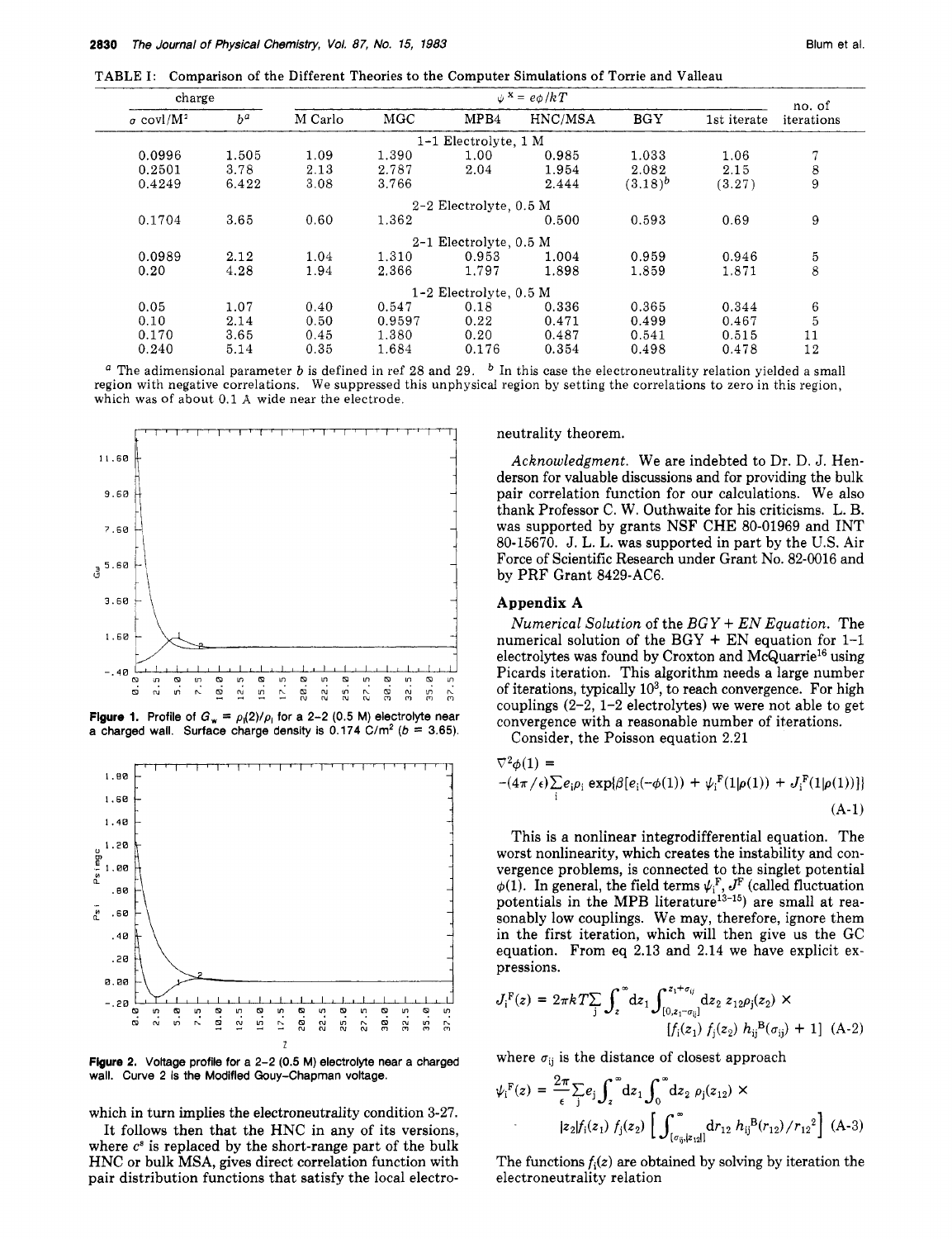$$
e_{i} = \pi \sum_{j} e_{j} \int_{[0, z_{1} - \sigma_{ij}]}^{z_{1} + \sigma_{ij}} dz_{2} (\sigma_{ij}^{2} - z_{12}^{2}) \rho_{j}(z_{2}) - 2\pi f_{i}(z_{1}) \sum_{j} e_{j} \int_{0}^{\infty} dz_{2} \rho_{j}(z_{2}) f_{j}(z_{2}) \int_{[\sigma_{ij},]z_{12}]}^{\infty} dr_{12} r_{12} h_{ij}^{B}(r_{12})
$$
\n(A-4)

In all of the above formulas we have used the Croxton-McQuarrie ansatz for the pair distribution function.<sup>16</sup> In their work, however, the pair correlation function is not **-1** inside the exclusion volume. The ansatz must be corrected to

$$
h_{ij}(1,2) = f_i(z_1) f_j(z_2) h^{B}(r_{12}) (r_{12} > \sigma_{ij})
$$
  
= -1  $(r_{12} \le \sigma_{ij})$  (A-5)

Once the functions  $f_i(z)$  and  $\rho_i(z)$  are computed, we calculate  $J_i^F(z)$  and  $\psi_i^F(z)$ . These results are plugged into eq A-1. This equation is then solved numerically by a predictor-corrector algorithm: This requires the knowledge of both the potential and field at *z* = 0. Since only the field is known, we just guess the potential and solve until  $\psi_{\infty} = \lim_{z \to \infty} \psi(z)$  blows up. A new  $\psi(0)$  is then tried until  $\psi_{\infty}$  < tolerance. We remark that this is quite fast because it involves only a one-dimensional integral.

The convergence of the overall procedure is excellent. Usually the first iteration will produce an acceptable answer (within 5% of the final one). (See Table I.)

The results for **(1** M) **1-1** salts are in good agreement with both the HNC/MSA theories and not in drastic disagreement with the GC theory. However, the results for **0.496** M **2-2** salts and **2-1** salts were in sharp disagreement with the MGC results. The results are given in Table I and Figures **1** and **2.** 

The overall agreement with the computer experiments of Torrie and Valleau is excellent for the few cases that have been computed. We must remark that our calculations are based on HNC bulk pair distribution functions, which are rather accurate.

The agreement is not so good only at the highest coupling, namely, the case of the **2:l** electrolyte.

## **Appendix B**

Modified Poisson-Boltzmann Approximation. We give here an explicit solution of the linearized Debye-Huckellike equation **3-24,** when the ions are assumed to be pointlike particles. Our solution does take into account the symmetry explicitly and therefore is closely related to the recent work of Jancovici. $31$  The correlations obtained in this way will satisfy local electroneutrality and also will have long-ranged correlations along the electrode surface.

Consider now eq **3-24** 

$$
-\nabla_i^2 \phi_j(1|2) = q^2(1) \phi_j(1|2) - (4\pi/\epsilon) e_j \delta(\vec{r}_1 - \vec{r}_2)
$$
 (B-1)

The two-dimensional Fourier transform (along the electrode surface) is

$$
\tilde{\phi}_j(K; z_1 z_2) = \int dx_{12} dy_{12} e^{i \vec{K}_1 \vec{q}_{12}} \phi_j(1|2)
$$
 (B-2)

Then eq **B-1** becomes

$$
\left[\frac{\partial^2}{\partial z_1^2} - K^2 - q^2(1)\right] \tilde{\phi}_j(K; z_1 z_2) = \frac{-4\pi}{\epsilon} e_j \delta(|z_{12}|)
$$
  
  $z_1 > 0$  (B-3)

$$
\left[\frac{\partial^2}{\partial z_1^2} - K^2\right] \tilde{\phi}_j(K; z_1 z_2) = 0
$$
  
  $z_1 < 0$  (B-4)

Equation **B-3** has no analytical solution for arbitrary  $q^2(1)$ . However, if we can approximate  $q^2(1)$  by a sum of exponentials

$$
q^{2}(1) = \sum_{n=1}^{\infty} \theta_{n} e^{-nz_{1}q\omega} + q_{\omega}^{2}
$$
 (B-5)

Then eq B-3 is Hill's equation<sup>32</sup> and has closed-form solution.

Let us first comment on the expansion **B-5.** This expansion is accurate for low applied fields *Eo* and high ionic concentration.

For the case of **1-1** electrolyte, the Gouy-Chapman result is

$$
\theta_{2n} = 8nq_{\infty}^2 \tanh \left[ \beta e \phi_0 / 4 \right]
$$
  $\theta_{2n+1} = 0$  (B-6)

where  $\phi_0$  is the potential drop across the diffuse layer. To simplify the notation, let us write  $\phi_i$  for  $\phi_i(K; z_1 z_2)$ . The solution of eq **B-3** and **B-4** will consist of three pieces:

$$
\tilde{\phi}_{j}^{L} = A_{j}^{L}(z_{2})e^{kz_{1}} \qquad z_{1} < 0 \tag{B-7}
$$

$$
\tilde{\phi}_j^I = A_j^I(z_2) \eta_+(z_1) + B_j^I(z_2) \eta_-(z_1) \qquad 0 < z_1 < z_2 \quad (B-8)
$$

$$
\tilde{\phi}_{j}^{II} = B_{j}^{II}(z_{2}) \eta_{-}(z_{1}) \qquad z_{1} < z_{2} < \infty \qquad (B-9)
$$

These solutions must satisfy the following boundary conditions:

$$
\tilde{\phi}_j^L \to 0 \qquad \text{for } z_1 \to -\infty \tag{B-10}
$$

$$
\phi_j^{\mathsf{L}} \to 0 \qquad \text{for } z_1 \to -\infty \tag{B-10}
$$
  

$$
\tilde{\phi}^{\mathsf{II}} \to 0 \qquad \text{for } z_1 \to \infty \tag{B-11}
$$

$$
\tilde{\phi}_{j}^{\mathrm{L}} = \tilde{\phi}_{j}^{\mathrm{L}} \qquad \text{at } z_{1} = 0 \tag{B-12}
$$

$$
\tilde{\phi}_j^I = \tilde{\phi}_j^H \qquad \text{at } z_1 = z_2 \tag{B-13}
$$

$$
\frac{\partial}{\partial z_1} [\tilde{\phi}_j^{\rm L}] = \frac{\partial}{\partial z_1} [\tilde{\phi}_j^{\rm I}] \qquad \text{at } z_1 = 0 \tag{B-14}
$$

$$
\frac{\partial}{\partial z_1}[\tilde{\phi}_j^I] - \frac{\partial}{\partial z_1}[\tilde{\phi}_j^{II}] = \frac{4\pi}{\epsilon}e_j \quad \text{at } z_1 = 0 \quad \text{(B-15)}
$$

The functions  $\eta_+(z_1)$  and  $\eta_-(z_1)$  are the solutions of the homogeneous Hill equation

$$
\left\{\frac{\partial^2}{\partial z_1^2} - K^2 - q_\infty^2 - \sum_{n=1}^\infty \theta_n e^{-nz_1q\infty}\right\}\tilde{\phi} = 0 \quad (B-16)
$$

Clearly

$$
\eta_{+}(z_{1}) = e^{+z_{1}(K^{2}+q\varpi^{2})^{1/2}}[1+\sum_{n=1}^{\infty} c_{n}^{+}e^{-nq\varpi z_{1}}] \quad (B-17)
$$

$$
\eta_{-}(z) = e^{-z_1(K^2 + q\infty^2)^{1/2}} [1 + \sum_{n=1}^{\infty} c_n e^{-nq\infty z_1}] \qquad (B-18)
$$

Direct substitution of eq **B-17** and **B-18** into eq **B-16** yields explicit expression for the coefficients  $c_n^{\pm}$ . We get

$$
\mathbf{c}^{\pm}\mathbf{M}^{\pm} = \theta \tag{B-19}
$$

**<sup>(28)</sup> D. Henderson, L. Blum, and L. B. Bhuiyan,** *Mol. Phys.,* **43,1185 (29) M. Lozada-Cassou and** D. **Henderson,** *J. Chem. Phys.,* **77,5150 (1981).** 

**<sup>(30)</sup> M. Lozada-Cassou and** D. **Henderson,** *J. Chem. Phys.,* **in press. (1982).** 

**<sup>(31)</sup> B. Jancovici,** *J. Stat. Phys.,* **28, 43 (1982).** 

**<sup>(32)</sup> E. T. Whittaker and G. N. Watson, "A Course of Modern Analysis", Cambridge University Press, New York, 1958.**